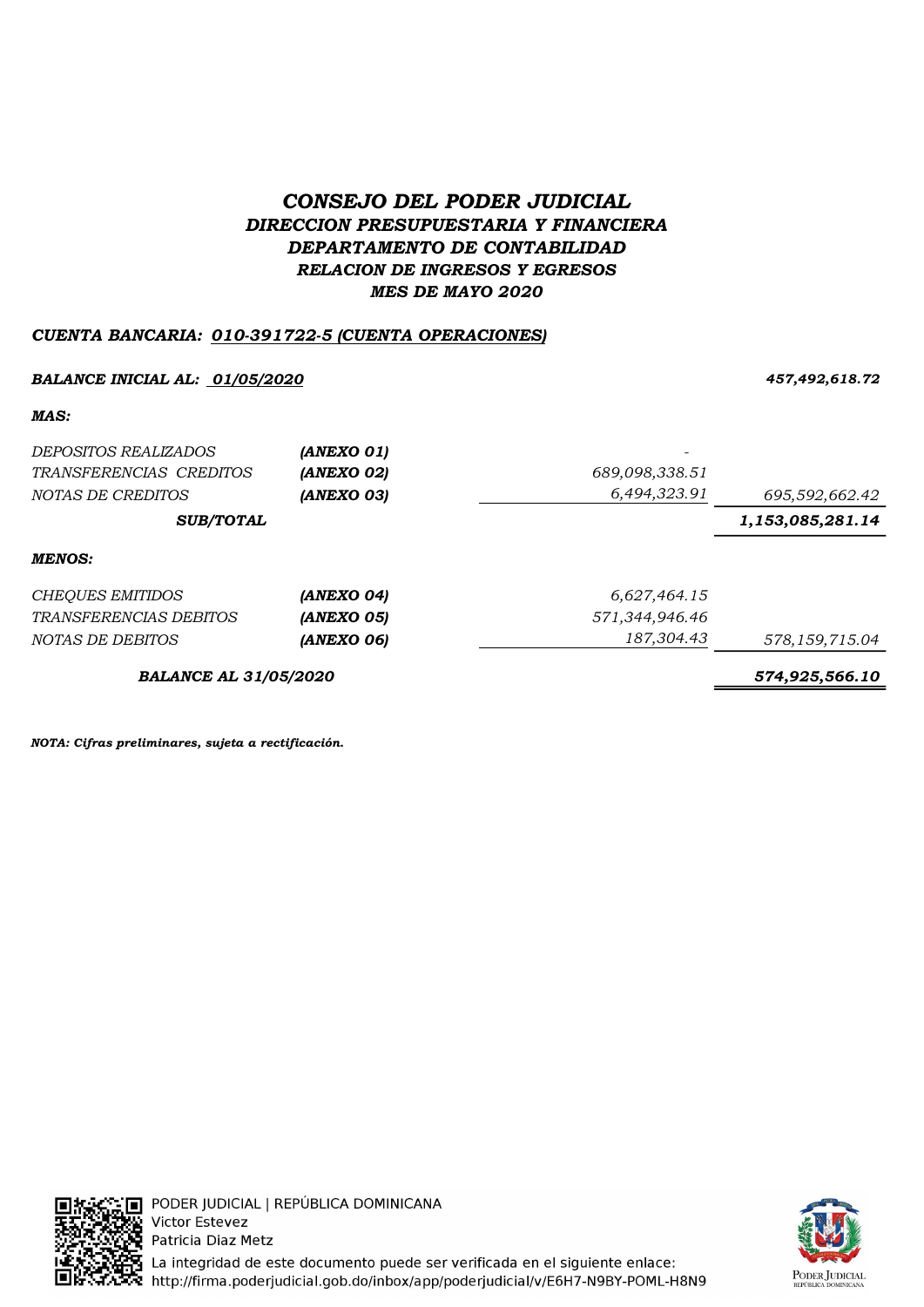## CONSEJO DEL PODER JUDICIAL DIRECCION PRESUPUESTARIA Y FINANCIERA DEPARTAMENTO DE CONTABILIDAD RELACION DE INGRESOS Y EGRESOS MES DE MAYO 2020

ANEXO 01

#### MES DE MAYO 2020 RELACION DE DEPOSITOS

FECHA NUM. DESCRIPCION VALOR RD\$

TOTAL RD\$

ANEXO 02

- 1990 - 1990 - 1990 - 1990 - 1990 - 1990 - 1990 - 1990 - 1990 - 1990 - 1990 - 1990 - 1990 - 1990 - 1990 - 199

### RELACION DE TRANSFERENCIAS CREDITOS MES DE MAYO 2020

| <i>FECHA</i>     | NUM. | <b>DESCRIPCION</b>                                                  | <b>VALOR RD\$</b> |
|------------------|------|---------------------------------------------------------------------|-------------------|
| 6/5/2020         |      | 954 CONSEJO DEL PODER JUDICIAL PROGRAMA DE CONSOLIDACIÓN DE LA JURI | 2,543,622.29      |
| 15/5/2020        |      | 955 CONSEJO DEL PODER JUDICIAL                                      | 75,019,342.00     |
| 15/5/2020        |      | 956 CONSEJO DEL PODER JUDICIAL                                      | 86, 367, 762. 17  |
| 15/5/2020        |      | 957 CONSEJO DEL PODER JUDICIAL                                      | 79,641,660.58     |
| 18/5/2020        |      | 958 PROCURADURIA GENERAL DE LA REPUBLICA DOMINICANA                 | 50,000.00         |
| 19/5/2020        |      | 959 CONSEJO DEL PODER JUDICIAL                                      | 439,854,055.00    |
| 20/5/2020        |      | 960 PROCURADURIA GENERAL DE LA REPUBLICA DOMINICANA                 | 149,795.00        |
| <i>20/5/2020</i> | 961  | PROCURADURIA GENERAL DE LA REPUBLICA DOMINICANA                     | 67,200.00         |
| 25/5/2020        |      | 962 ESCUELA NACIONAL DE LA JUDICATURA                               | 169,114.00        |
| 25/5/2020        |      | 963 PROCURADURIA GENERAL DE LA REPUBLICA DOMINICANA                 | 120,592.00        |
| 26/5/2020        |      | 964 CONSEJO DEL PODER JUDICIAL                                      | 680,136.95        |
| 26/5/2020        |      | 965 FONDO DE PENSIONES Y JUBILACIONES                               | 9,059.00          |
| 28/5/2020        |      | 966 ESCUELA NACIONAL DE LA JUDICATURA                               | 20,055.00         |
| 28/5/2020        |      | 967 CONSEJO DEL PODER JUDICIAL                                      | 4,405,944.52      |
|                  |      | <b>TOTAL RD\$</b>                                                   | 689,098,338.51    |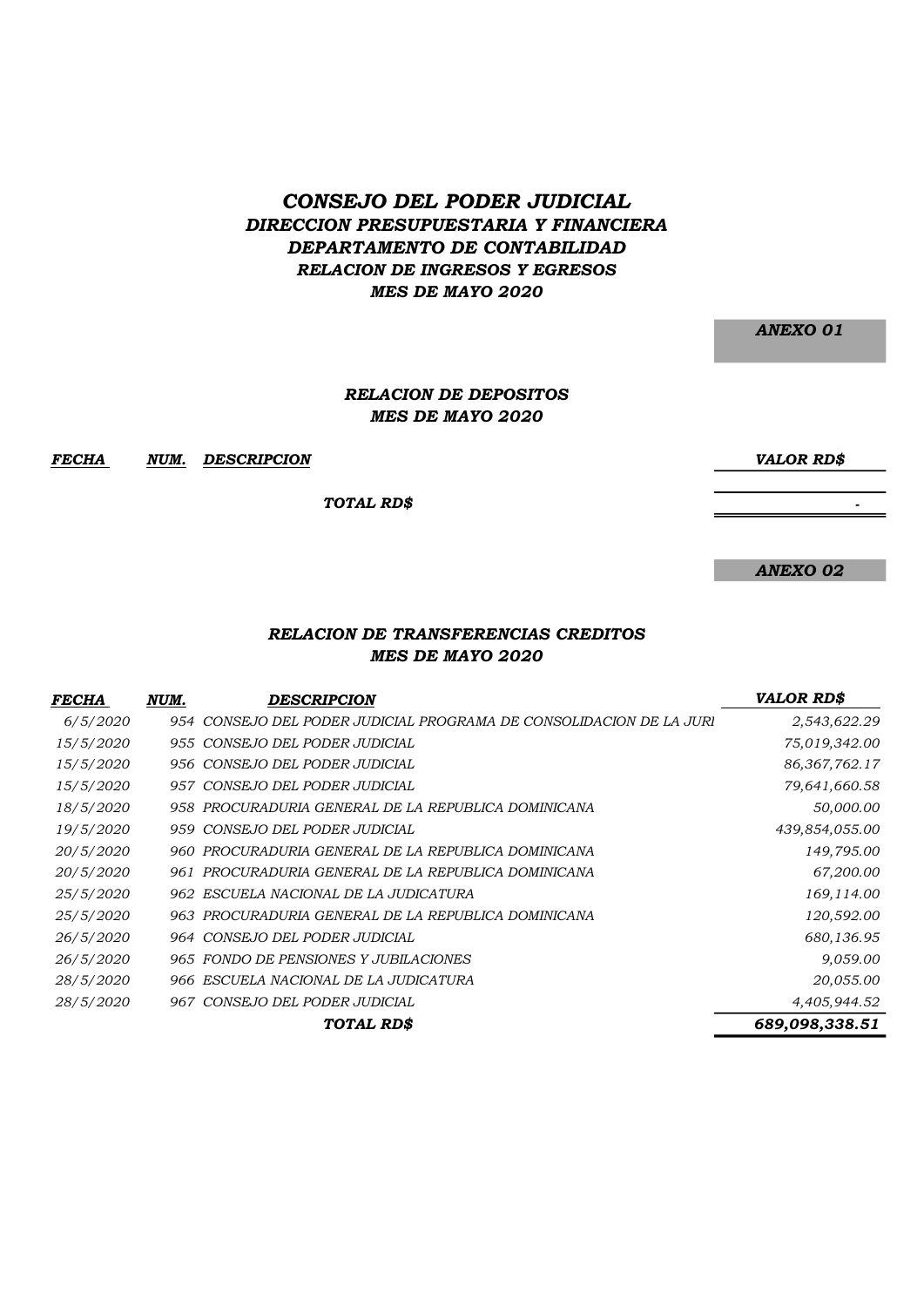## ANEXO 03

## RELACION NOTAS DE CREDITOS MES DE MAYO 2020

| <b>FECHA</b>     | NUM. | <b>DESCRIPCION</b>                                             | <b>VALOR RD\$</b> |
|------------------|------|----------------------------------------------------------------|-------------------|
| 8/5/2020         | 122  | ** DOCUMENTO QUE ANULA AL DOC: CHQ 88019 **                    | 6,000.00          |
| 8/5/2020         | 123  | **DOCUMENTO QUE ANULA AL DOC: CHQ 88020 **                     | 26,000.00         |
| 8/5/2020         | 124  | **DOCUMENTO QUE ANULA AL DOC: CHQ 88028 **                     | 16,551.45         |
| 12/5/2020        | 130  | **DOCUMENTO QUE ANULA AL DOC: CHQ 88045 **                     | 3,933.16          |
| 12/5/2020        | 131  | **DOCUMENTO QUE ANULA AL DOC: CHQ 88046 **                     | 39,331.59         |
| 12/5/2020        | 132  | **DOCUMENTO QUE ANULA AL DOC: CHQ 88047 **                     | 1,211,523.71      |
| 12/5/2020        | 133  | **DOCUMENTO QUE ANULA AL DOC: CHQ 88048 **                     | 4,861,450.69      |
| 5/5/2020         | 134  | ** ANULACION DE DOCUMENTOS**                                   | 234,159.12        |
| 14/5/2020        | 135  | **DOCUMENTO QUE ANULA AL DOC: CHQ 87996 **                     | 3,000.00          |
| 15/5/2020        | 136  | **DOCUMENTO QUE ANULA AL DOC: CHQ 87997 **                     | 3,000.00          |
| 14/5/2020        | 137  | **DOCUMENTO QUE ANULA AL DOC: CHQ 87998 **                     | 6,000.00          |
| 14/5/2020        | 139  | ** DOCUMENTO QUE ANULA AL DOC: CHQ 87999 **                    | 3,000.00          |
| 14/5/2020        | 140  | **DOCUMENTO QUE ANULA AL DOC: CHQ 88000 **                     | 3,000.00          |
| 14/5/2020        | 141  | **DOCUMENTO QUE ANULA AL DOC: CHQ 88001 **                     | 3,000.00          |
| 14/5/2020        | 142  | **DOCUMENTO QUE ANULA AL DOC: CHQ 88002 **                     | 3,000.00          |
| 14/5/2020        | 143  | **DOCUMENTO QUE ANULA AL DOC: CHQ 88003 **                     | 3,000.00          |
| 14/5/2020        | 144  | **DOCUMENTO QUE ANULA AL DOC: CHQ 88004 **                     | 3,000.00          |
| 14/5/2020        | 145  | **DOCUMENTO QUE ANULA AL DOC: CHQ 88005 **                     | 3,000.00          |
| 14/5/2020        | 146  | **DOCUMENTO QUE ANULA AL DOC: CHQ 88006 **                     | 3,000.00          |
| 14/5/2020        | 147  | **DOCUMENTO QUE ANULA AL DOC: CHQ 88007 **                     | 3,000.00          |
| 14/5/2020        | 148  | **DOCUMENTO QUE ANULA AL DOC: CHQ 88008 **                     | 3,000.00          |
| 14/5/2020        | 149  | **DOCUMENTO QUE ANULA AL DOC: CHQ 88009 **                     | 3,000.00          |
| 14/5/2020        | 150  | **DOCUMENTO QUE ANULA AL DOC: CHQ 88010 **                     | 6,000.00          |
| 14/5/2020        | 151  | **DOCUMENTO QUE ANULA AL DOC: CHQ 88011 **                     | 3,000.00          |
| 14/5/2020        | 152  | **DOCUMENTO QUE ANULA AL DOC: CHQ 88012 **                     | 3,000.00          |
| 14/5/2020        | 153  | **DOCUMENTO QUE ANULA AL DOC: CHQ 88013 **                     | 3,000.00          |
| 14/5/2020        | 154  | **DOCUMENTO QUE ANULA AL DOC: CHQ 88014 **                     | 3,000.00          |
| 14/5/2020        | 155  | **DOCUMENTO QUE ANULA AL DOC: CHQ 88032 **                     | 1,000.00          |
| 14/5/2020        | 156  | **DOCUMENTO QUE ANULA AL DOC: CHQ 88033 **                     | 1,000.00          |
| 14/5/2020        | 157  | **DOCUMENTO QUE ANULA AL DOC: CHQ 88034 **                     | 1,000.00          |
| 14/5/2020        | 158  | **DOCUMENTO QUE ANULA AL DOC: CHQ 88035 **                     | 1,000.00          |
| 14/5/2020        | 159  | ** DOCUMENTO QUE ANULA AL DOC: CHQ 88038 **                    | 1,000.00          |
| 31/5/2020        | 160  | CARGO POR RETENCION EN PAGO                                    | 5,000.00          |
| <i>31/5/2020</i> | 161  | CARGO POR PAGO PORCION NOMINA CIERTO TIEMPO DE ABRIL CARGADO A | 14,418.63         |
| 29/5/2020        | 163  | ** DOCUMENTO QUE ANULA AL DOC: CHQ 86343 **                    | 4,355.56          |
| <i>29/5/2020</i> | 164  | **DOCUMENTO QUE ANULA AL DOC: CHQ 86495 **                     | 1,350.00          |
| 29/5/2020        | 165  | **DOCUMENTO QUE ANULA AL DOC: CHQ 86500 **                     | 2,250.00          |
|                  |      | TOTAL RD\$                                                     | 6,494,323.91      |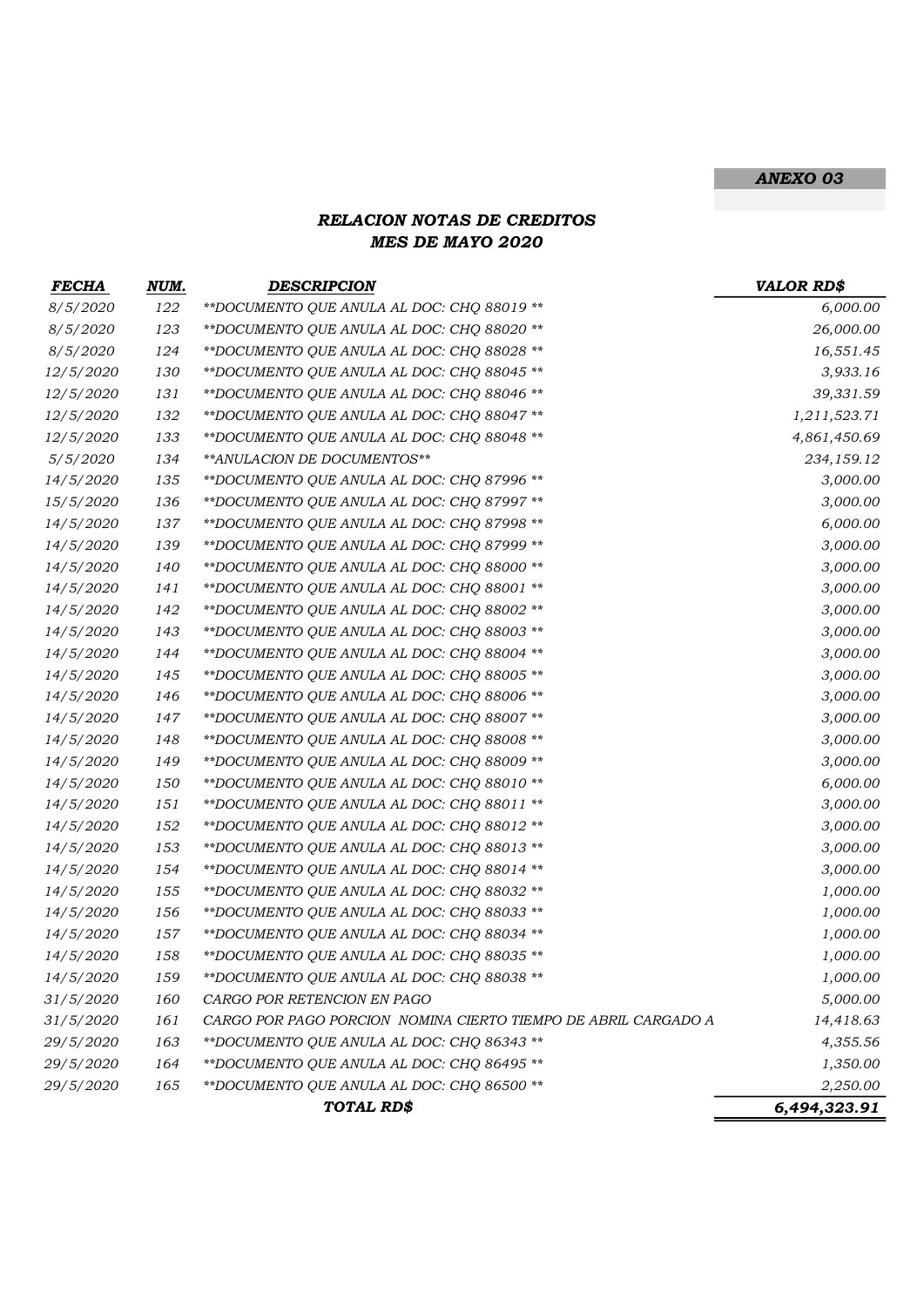## RELACION DE CHEQUES EMITIDOS MES DE MAYO 2020

| <b>FECHA</b> | NUM.       | <i><b>BENEFICIARIO</b></i>           | <b>VALOR RDS</b> |
|--------------|------------|--------------------------------------|------------------|
| 29/5/2020    |            | 88049 COLECTOR DE IMPUESTOS INTERNOS | 1,706,903.90     |
| 29/5/2020    |            | 88050 COLEGIO DOM INGS AROS AGRIMENS | 4,490.58         |
| 29/5/2020    |            | 88051 COLECTOR DE IMPUESTOS INTERNOS | 4,831,832.42     |
| 29/5/2020    |            | 88052 COLECTOR DE IMPUESTOS INTERNOS | 84,237.25        |
|              | TOTAL RD\$ |                                      | 6,627,464.15     |

ANEXO 05

## RELACION DE TRANSFERENCIAS DEBITOS MES DE MAYO 2020

| FECHA            | NUM. | <b>DESCRIPCION</b>                                             | <b>VALOR RD\$</b> |
|------------------|------|----------------------------------------------------------------|-------------------|
| 1/5/2020         |      | 2959 COLOCACIONESA, SRL                                        | 59,325.00         |
| <i>1/5/2020</i>  |      | 2960 JUAN MIGUEL PEREZ VARGAS                                  | 137,288.13        |
| 5/5/2020         |      | 2961 SOWEY COMERCIAL, EIRL                                     | 40,404.00         |
| 5/5/2020         |      | 2962 ROMAN PAREDES INDUSTRIAL SRL                              | 33,854.80         |
| 5/5/2020         |      | 2963 CENTRO CUESTA NACIONAL, SAS                               | 28,604.50         |
| 5/5/2020         |      | 2964 TROPICAL HOME CRUZ SRL                                    | 37,290.00         |
| 5/5/2020         |      | 2965 ALGUACILES                                                | 2,095,000.00      |
| 7/5/2020         |      | 2966 TURINTER SA                                               | 28,139.31         |
| 7/5/2020         |      | 2967 ANTONIO P HACHE & CO SAS                                  | 258,079.57        |
| 7/5/2020         |      | 2968 G & R INGENIERIA Y MANTENIMIENTO, SRL                     | 444,604.90        |
| 11/5/2020        |      | 2969 TURINTER S A                                              | 158,872.92        |
| <i>11/5/2020</i> |      | 2970 MARIA DEL CARMEN DE LOS SANTOS                            | 88,065.00         |
| 11/5/2020        |      | 2971 OPEN CLEAN, SRL                                           | 1,154,948.62      |
| 11/5/2020        |      | 2972 REID & COMPANIA, S. A.                                    | 30,452.55         |
| <i>11/5/2020</i> |      | 2973 SILOSA EIRL                                               | 580,773.56        |
| 11/5/2020        |      | 2974 OCCIFITUR DOMINICANA SRL                                  | 19,727.74         |
| 11/5/2020        |      | 2975 CONTAINER TRAILER SERVICES CTS SRL                        | 40,680.00         |
| 11/5/2020        |      | 2976 SERVICIOS TECNICOS DE TELEVISION SATELITES Y ANTENAS, SRL | 455,932.20        |
| 11/5/2020        |      | 2977 PERSONAL POR CIERTO TIEMPO                                | 2,436,699.70      |
| 11/5/2020        |      | 2978 PERSONAL POR CIERTO TIEMPO                                | 31,650.18         |
| 11/5/2020        |      | 2979 ALTICE DOMINICANA SA                                      | 2,475.00          |
| 12/5/2020        |      | 2980 ALTICE DOMINICANA SA                                      | 1,237.50          |
| 12/5/2020        |      | 2981 365 FRIO MOVIL, SRL                                       | 67,800.00         |
| 12/5/2020        |      | 2982 AMANA COMERCIAL, SRL                                      | 64,161.08         |
| 12/5/2020        |      | 2983 CONSTRUCTORA VIMAENRO SRL                                 | 224,271.16        |
| <i>12/5/2020</i> |      | 2984 AQUILES BIENVENIDO CALDERON ROSA                          | 360,000.00        |

### ANEXO 04

1,706,903.90

6,627,464.15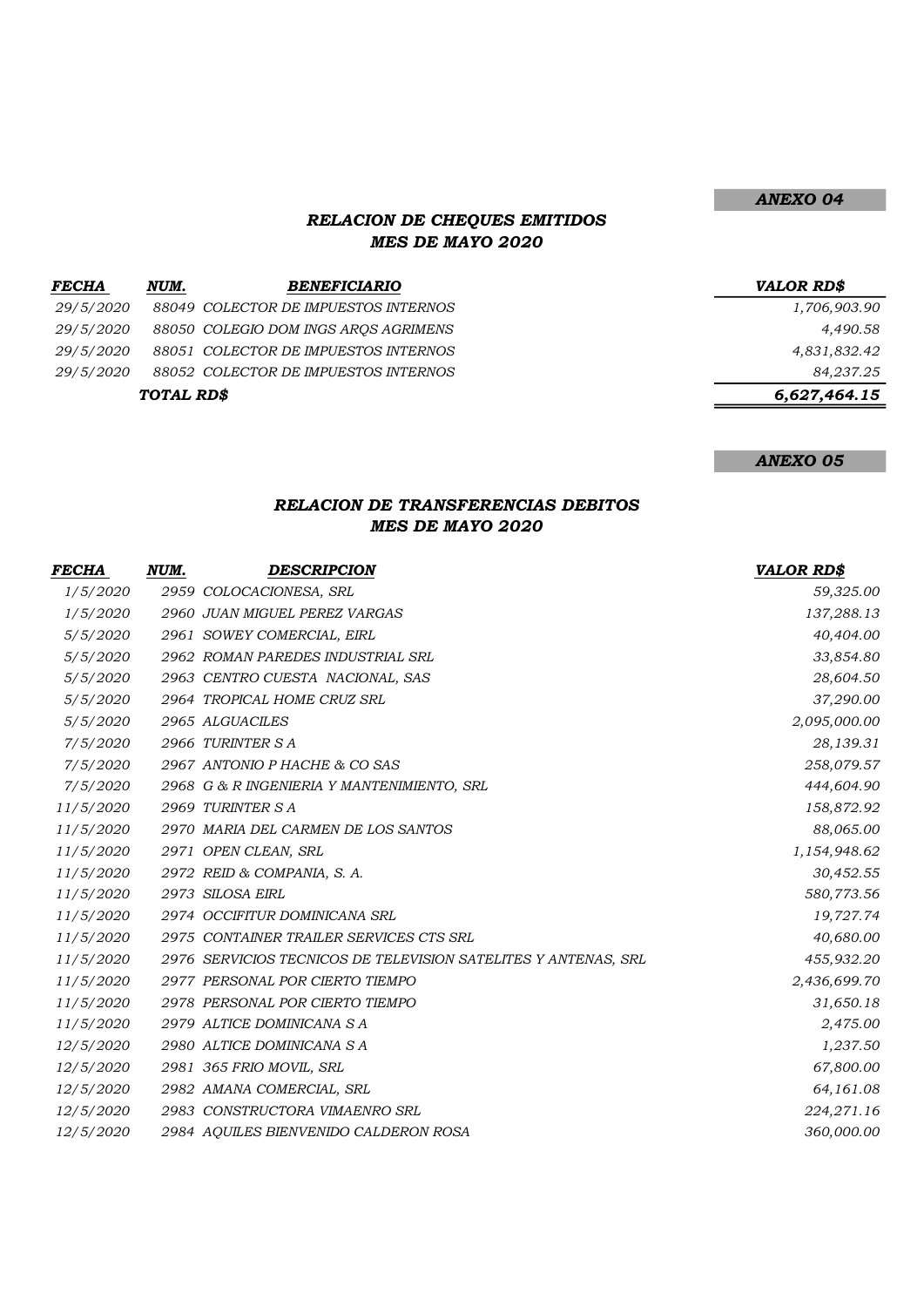| 12/5/2020 | 2985 PERSONAL BENEFICIARIO DE AYUDA                              | 63,851.45      |
|-----------|------------------------------------------------------------------|----------------|
| 12/5/2020 | 2986 PERSONAL BENEFICIARIO DE AYUDA                              | 188,309.91     |
| 13/5/2020 | 2987 EDESUR DOMINICANA, S. A.                                    | 5,430,930.16   |
| 13/5/2020 | 2988 CECOMSA SRL                                                 |                |
| 13/5/2020 | 2989 FERRETERIA M & A SRL                                        | 25,324.88      |
| 13/5/2020 | 2990 WIND TELECOM, SA                                            | 244,231.34     |
| 13/5/2020 | 2991 NAP DEL CARIBE, INC                                         | 216,263.09     |
| 13/5/2020 | 2992 MILITARES                                                   | 328,000.00     |
| 13/5/2020 | 2993 EMPLEADOS                                                   | 590,000.00     |
| 13/5/2020 | 2994 ALGUACILES                                                  | 680,136.95     |
| 18/5/2020 | 2995 7J ELECTRICOS Y SERVICIOS SRL                               | 17,508.64      |
| 18/5/2020 | 2996 FIT CON MIGUEL, SRL                                         | 61,750.00      |
| 18/5/2020 | 2997 CORPORACION DE ACUEDUCTO Y ALCANTARILLADO DE PUERTO PLATA   | 19,506.00      |
| 18/5/2020 | 2998 INDUSTRIAS BANILEJAS, SAS                                   | 439,972.70     |
| 18/5/2020 | 2999 ALGUACILES                                                  | 556,671.50     |
| 18/5/2020 | 3000 PERSONAL BENEFICIARIO DE AYUDA                              | 48,551.45      |
| 18/5/2020 | 3001 NAVEGA TRAINING AND CONSULTING, EIRL                        | 234,159.12     |
| 18/5/2020 | 3002 CONSTRUCTORA VIMAENRO SRL                                   | 1,350,871.63   |
| 18/5/2020 | 3003 OCCIFITUR DOMINICANA SRL                                    | 33,938.58      |
| 19/5/2020 | 3004 MEDIAEXPRESS.COM.DO, SRL                                    | 43,040.00      |
| 19/5/2020 | 3005 DIGISI, SRL                                                 | 84,580.50      |
| 19/5/2020 | 3006 RAFAEL AMERICO MORETA CASTILLO                              | 106,779.66     |
| 19/5/2020 | 3007 SUNIX PETROLEUM S R L                                       | 125,801.03     |
| 19/5/2020 | 3008 GLODINET SRL                                                | 32,205.00      |
| 19/5/2020 | 3009 ESCUELA NACIONAL DE LA JUDICATURA                           | 15,377,912.83  |
| 19/5/2020 | 3010 PROGRAMA DE LAS NACIONES UNIDAS PARA EL DESARROLLO          | 6,499,200.00   |
| 19/5/2020 | 3011 ARTELUZ, SRL                                                | 56,500.00      |
| 19/5/2020 | 3012 ARTELUZ, SRL                                                | 21,520.00      |
| 19/5/2020 | 3013 COLECTOR DE IMPUESTOS INTERNOS                              | 1,211,523.71   |
| 19/5/2020 | 3014 COLEGIO DOM INGS ARQS AGRIMENS                              | 3,933.16       |
| 20/5/2020 | 3015 COLECTOR DE IMPUESTOS INTERNOS                              | 4,861,450.69   |
| 21/5/2020 | 3016 CONSEJO DEL PODER JUDICIAL                                  | 441,072,933.89 |
| 21/5/2020 | 3017 365 FRIO MOVIL, SRL                                         | 64,560.00      |
| 21/5/2020 | 3018 SOLUCIONES INTEGRALES DE SERVICIOS DE APOYO A LA SALUD, SRL | 26,900.00      |
| 21/5/2020 | 3019 MAXX EXTINTORES, SRL                                        | 10,170.00      |
| 21/5/2020 | 3020 ROMAN PAREDES INDUSTRIAL SRL                                | 8,870.50       |
| 21/5/2020 | 3021 ROMAN PAREDES INDUSTRIAL SRL                                | 37,157.79      |
| 21/5/2020 | 3022 MEDIAEXPRESS.COM.DO, SRL                                    | 69,940.00      |
| 21/5/2020 | 3023 CECOMSA SRL                                                 | 17,647.57      |
| 21/5/2020 | 3024 SKAGEN, SRL                                                 | 17,031.36      |
| 21/5/2020 | 3025 SINERGIT, S. A.                                             | 855,305.09     |
| 21/5/2020 | 3026 SKAGEN, SRL                                                 | 72,314.61      |
| 21/5/2020 | 3027 CONSTRUCTORA TUBIA SRL                                      | 477,876.55     |
| 21/5/2020 | 3028 MARIA DEL CARMEN DE LOS SANTOS                              | 61,132.50      |
| 21/5/2020 | 3029 SYNTES SRL                                                  | 239,581.12     |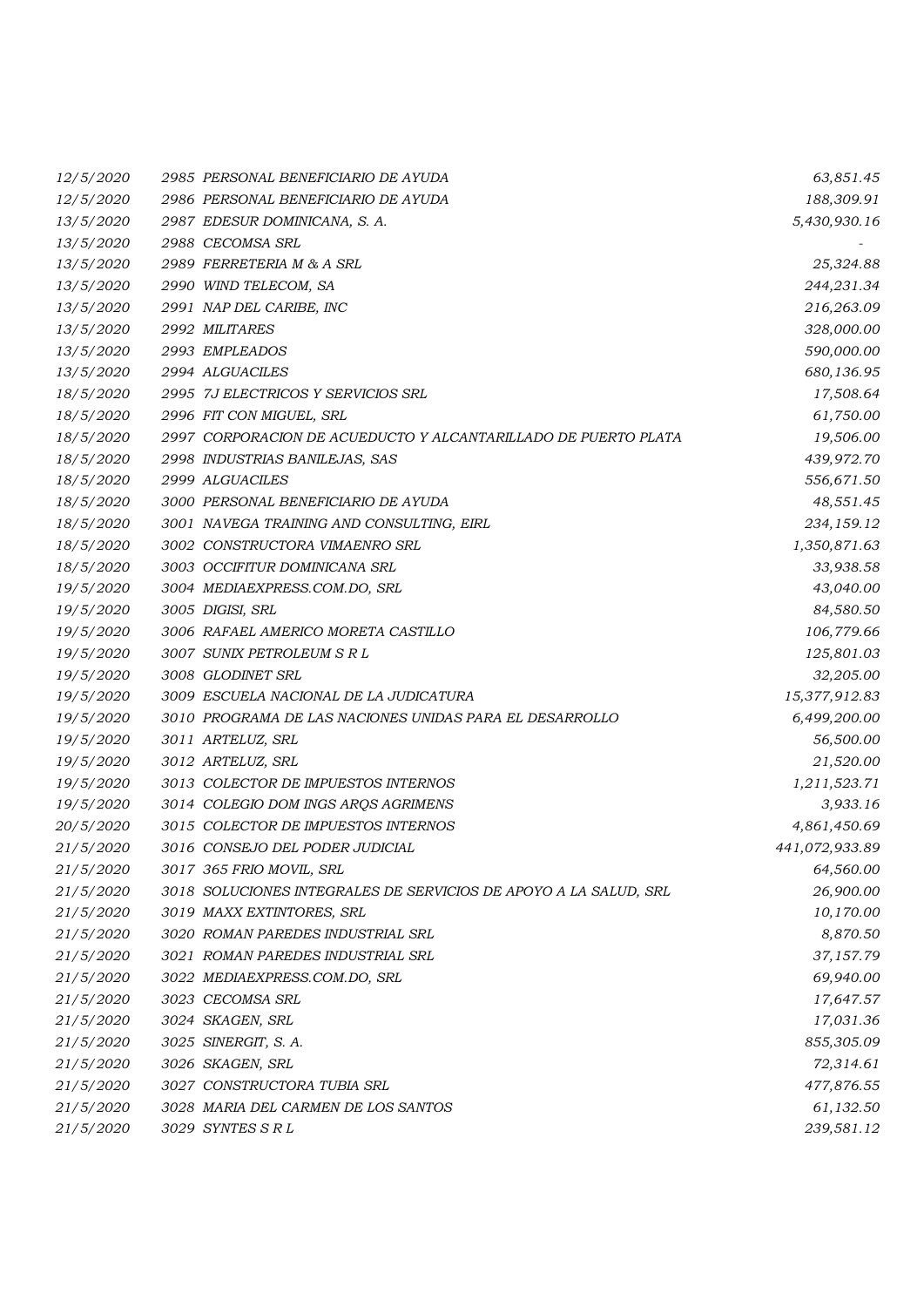| 21/5/2020 | 3030 HUMANO SEGUROS S A                                          | 731,671.26    |
|-----------|------------------------------------------------------------------|---------------|
| 21/5/2020 | 3031 DAMARIS A. VILLALONA GUZMAN                                 | 4,500.00      |
| 21/5/2020 | 3032 SISTEMA DE INYECCION DIESEL, SRL (SINDIESEL)                | 129,787.48    |
| 22/5/2020 | 3033 PERSONAL BENEFICIARIO DE AYUDA                              | 252,161.36    |
| 22/5/2020 | 3034 PERSONAL POR CIERTO TIEMPO                                  | 14,418.63     |
| 22/5/2020 | 3035 MIMELFIS CAROLINA GRULLON CACERES                           | 346,508.48    |
| 25/5/2020 | 3036 JULIO LIRIANO                                               | 150,000.00    |
| 26/5/2020 | 3037 SKAGEN, SRL                                                 | 6,968.43      |
| 26/5/2020 | 3038 PARQUE INDUSTRIAL DUARTE SRL                                | 10,760.00     |
| 26/5/2020 | 3039 MEDIAEXPRESS.COM.DO, SRL                                    | 69,940.00     |
| 26/5/2020 | 3040 ALFRESCO SRL                                                | 72,675.00     |
| 26/5/2020 | 3041 CONSTRUCTORA TUBIA SRL                                      | 1,379,025.66  |
| 26/5/2020 | 3042 GILGAMI GROUP SRL                                           | 68,820.96     |
| 26/5/2020 | 3043 MUEBLES OMAR, S. A.                                         | 644, 102. 71  |
| 26/5/2020 | 3044 FLOW, SRL                                                   | 129,675.64    |
| 26/5/2020 | 3045 HUMANO SEGUROS S A                                          | 4,372,800.60  |
| 26/5/2020 | 3046 PROYESOL SRL                                                | 117,774.03    |
| 26/5/2020 | 3047 COMPANIA DOMINICANA DE TELEFONOS, S.A.                      | 3,394,359.67  |
| 26/5/2020 | 3048 ANTONIO CHAHIN M S A                                        | 32,813.09     |
| 26/5/2020 | 3049 SINERGIT, S. A.                                             | 318,429.37    |
| 26/5/2020 | 3050 ILESA SRL                                                   | 310,041.61    |
| 26/5/2020 | 3051 COLUMBUS NETWORKS DOMINICANA SA                             | 439,750.62    |
| 26/5/2020 | 3052 ESTACION ISLA ESTADIO, SRL                                  | 1,003.05      |
| 26/5/2020 | 3053 GLODINET SRL                                                | 3,390.00      |
| 26/5/2020 | 3054 SINERGIT, S. A.                                             | 755,204.81    |
| 26/5/2020 | 3055 ESTACION ISLA ESTADIO, SRL                                  | 34,227.09     |
| 27/5/2020 | 3056 INSTITUTO NACIONAL DE AGUAS POTABLES Y ALCANTARILLADOS      | 127,261.72    |
| 27/5/2020 | 3057 LOM OFFICE COMP, SRL                                        | 45,426.00     |
| 27/5/2020 | 3058 HUMANO SEGUROS S A                                          | 46,250,106.33 |
| 27/5/2020 | 3059 ZEC ZOLO ENFOKE CREATIVO, EIRL                              | 74,620.60     |
| 27/5/2020 | 3060 POHUT COMERCIAL, SRL                                        | 1,336,936.60  |
| 27/5/2020 | 3061 IMPRESOS ANCO, SRL                                          | 16,611.00     |
| 27/5/2020 | 3062 COLUMBUS NETWORKS DOMINICANA SA                             | 440,954.87    |
| 27/5/2020 | 3063 CECOMSA SRL                                                 | 891,223.89    |
| 27/5/2020 | 3064 ESTACION DE SERVICIO JAVIER SRL                             | 451.82        |
| 27/5/2020 | 3065 PLADENT SRL                                                 | 950,000.00    |
| 27/5/2020 | 3066 CONSTRUCCIONES PENYMARTE, SRL                               | 195,014.02    |
| 27/5/2020 | 3067 PASANTIA DIRECCION DE ANALISIS Y POLITICAS PUBLICAS         | 50,000.00     |
| 27/5/2020 | 3068 CRISTOBAL FERNANDO R VALDEZ GOMEZ                           | 282,807.68    |
| 27/5/2020 | 3069 ALGUACILES                                                  | 493,146.56    |
| 27/5/2020 | 3070 OMIX INTEGRAL & ASOCIADOS SRL                               | 957,627.12    |
| 27/5/2020 | 3071 HISAC INTERNACIONAL SRL                                     | 393,545.19    |
| 27/5/2020 | 3072 FIGITAM TECHNOLOGY, SRL                                     | 5,050,313.60  |
| 27/5/2020 | 3073 SOLUCIONES INTEGRALES DE SERVICIOS DE APOYO A LA SALUD, SRL | 19,040.68     |
| 27/5/2020 | 3074 CORP. DEL ACUEDUCTO Y ALCANT. DE SANTO DOMINGO (CAASD)      | 45,914.00     |